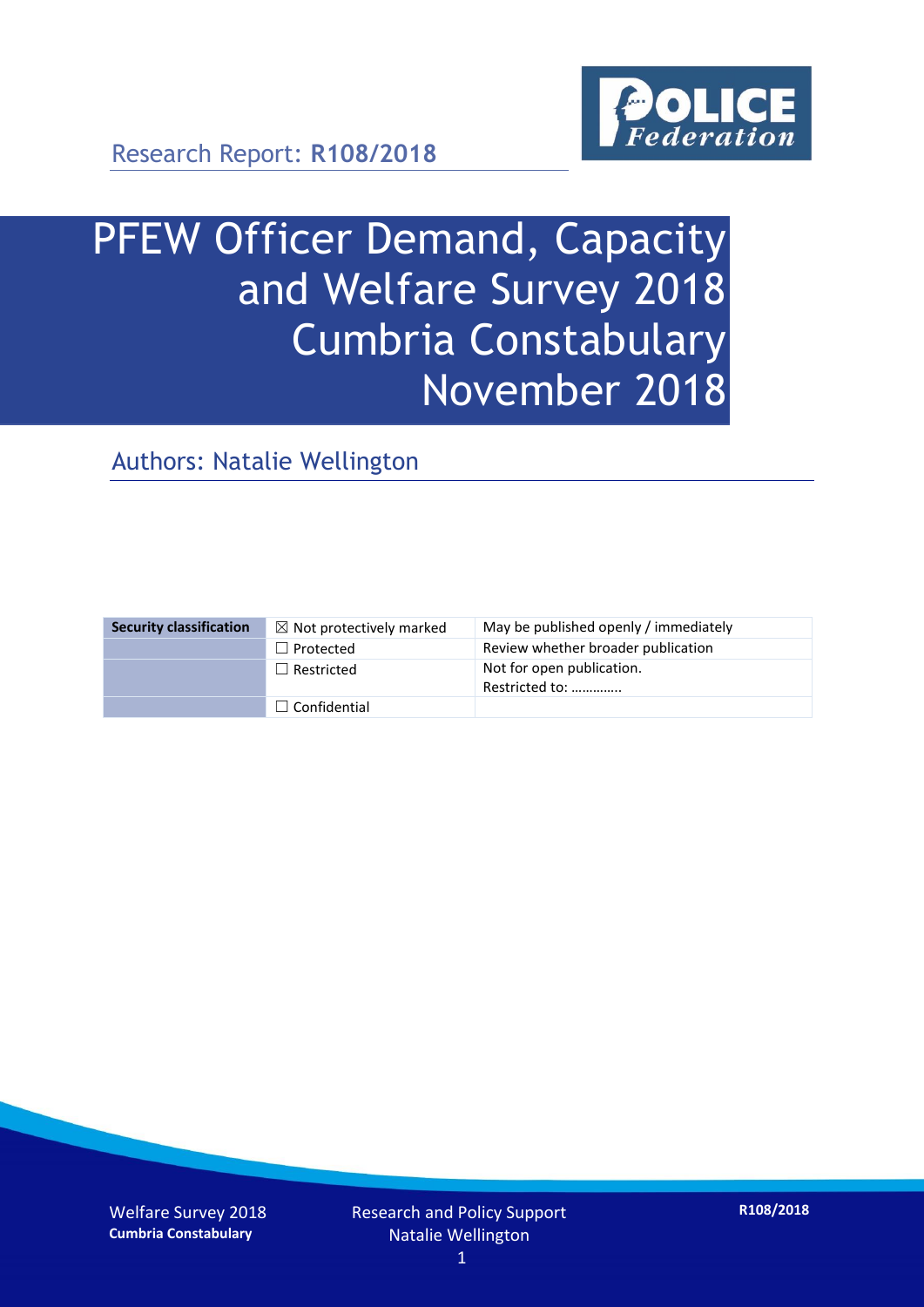## **FOREWORD**

#### **INTRODUCTION**

Over the last decade, the impact of reducing policing budgets on officer numbers has been considerable, with a 15% fall in officer numbers over a seven year period from a high of 142,056 in 2009 to 121,010 in March 2018. $^{\mathrm{i}}$  Evidence from a focus group study conducted by the PFEW<sup>ii</sup> highlighted that these reductions may be having a negative effect on officers individual wellbeing. It was within this context that the Police Federation of England and Wales (PFEW) began a biennial Demand, Capacity and Welfare Survey. The 2018 PFEW Officer Demand, Capacity and Welfare Survey is the second iteration of the survey.

This report provides a summary of responses to key questions from the 2018 PFEW Officer Demand, Capacity and Welfare Survey from respondents in Cumbria Constabulary.

Where appropriate, details of average responses from last year, or the police service as a whole, are also presented. However, differences across these figures have not been tested to assess whether they are statistically significant<sup>1</sup>; therefore any and all differences reported are for guidance only and must be treated with caution.

Force rankings have not been included, because not all differences are statistically significant. In addition, forces with fewer than 100 respondents were not provided with a force level report as their sample size was too small to be representative of the force as a whole and may have enabled identification of individuals based on their demographics.

Please be aware that the total number of responses for each item may vary slightly as not all items were answered by all respondents, and all percentages are rounded to the nearest whole number. In addition, the actual differences between any and all groups may be quite small and these details should be considered when interpreting the data.

Welfare Survey 2018 **Cumbria Constabulary**

-

 $<sup>1</sup>$  As all the data are derived from samples of the population, rather than the whole population, percentage figures calculated are strictly</sup> speaking estimates, rather than exact measures. This means that every figure has a margin of error associated with it. Hence a very small percentage difference year on year may be due to sampling, rather than to actual changes.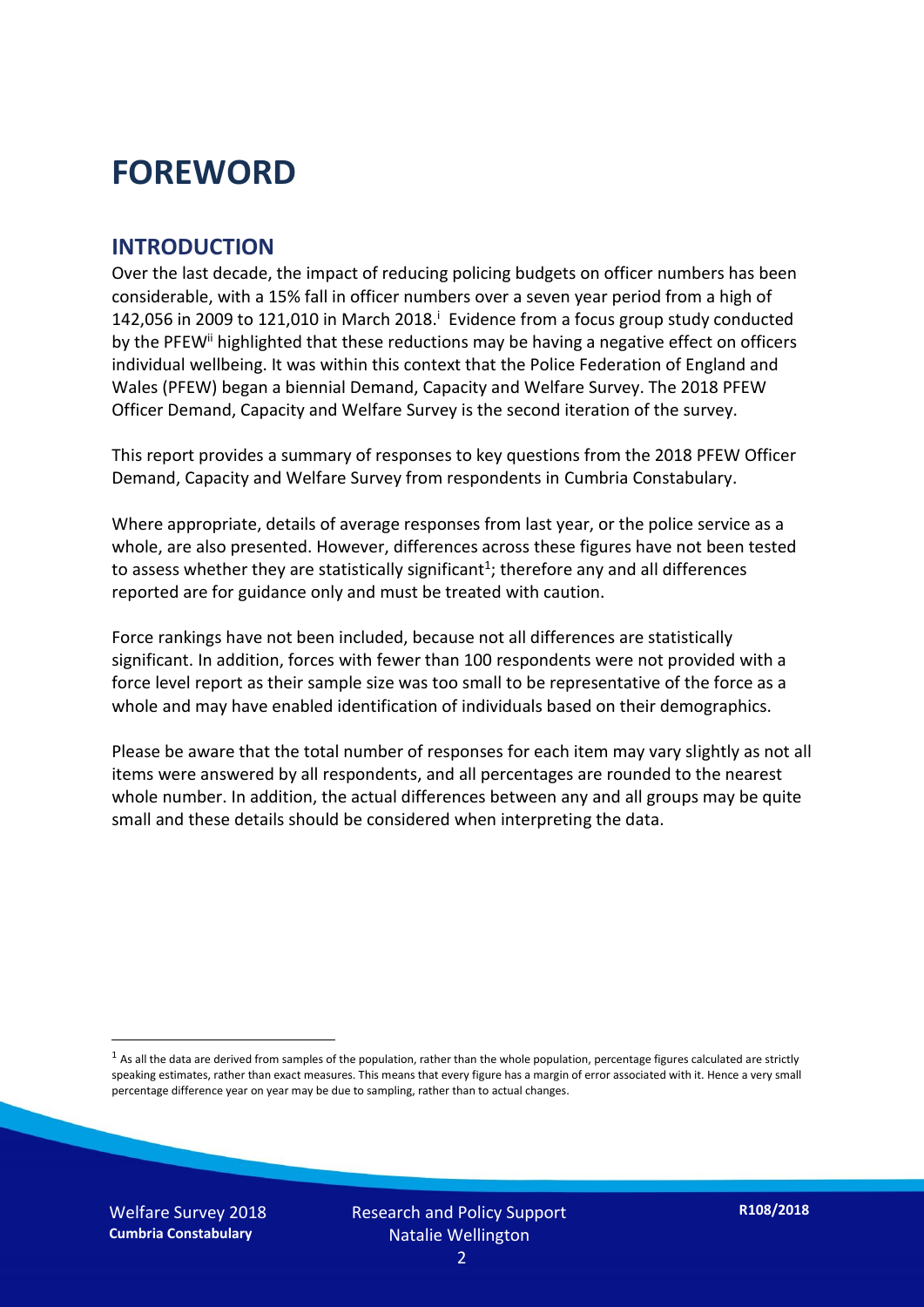#### **RESPONSE RATES AND DEMOGRAPHICS**

Survey responses were gathered over a six-week period between August and September 2018. All officers of the federated ranks in England and Wales were eligible to participate.

Analyses were conducted on a sample of 18,100 responses drawn from all 43 forces across England and Wales.<sup>2</sup> The national response rate for the 2018 survey was 15%.

Overall 4% of respondents (n=788) to the survey declined to state which force they belonged to. These responses have been included within the national data but are excluded from force-level analyses.

204 responses were received from Cumbria Constabulary, representing a response rate of around 19%. <sup>3</sup> The margin of error for this report has been calculated using the size of the sample and the population. At a 95% confidence level, this force report has a 6% margin of error. If the margin of error is less than 5%, it can be considered to be within the normal bounds of academic rigor.<sup>4</sup> If this threshold has not been met, the results from this report must be interpreted with caution.

64% of responses from Cumbria Constabulary were received from male officers and 33% of responses were from female officers. The other 3% preferred not to say or identified in another way. In regards to rank, 70% of respondents from Cumbria Constabulary were Constables, 20% were Sergeants, 7% were Inspectors, and 3% were Chief Inspectors. 3% of responses from Cumbria Constabulary were received from Black and Minority Ethnic (BME) officers.

-

 $2$  Data were removed where the respondent indicated they were not currently a police officer or they gave implausible answers – for full exclusion criteria, please see the full report.

<sup>3</sup> Based on March 2018 Home Office figures of officer headcount, for full details please see item ii in the reference section.

<sup>4</sup> The generally accepted academic standards is a 95% confidence level with a 5% (or less) margin of error.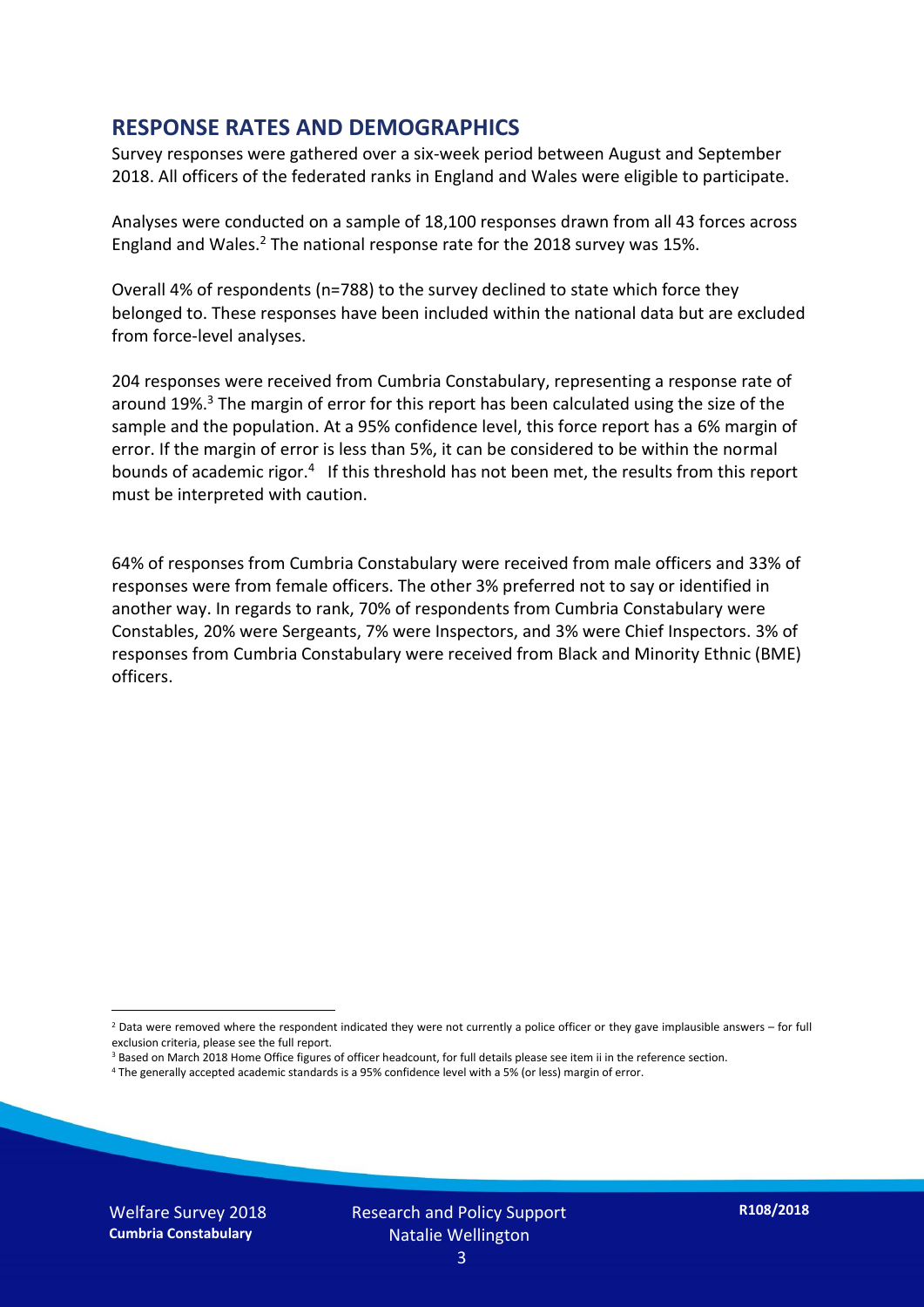### **INFOGRAPHIC**



### **Who responded?**

**204** responses were received from Cumbria Constabulary, representing a **19%** response rate



Welfare Survey 2018 **Cumbria Constabulary**

Research and Policy Support Natalie Wellington 4

**R108/2018**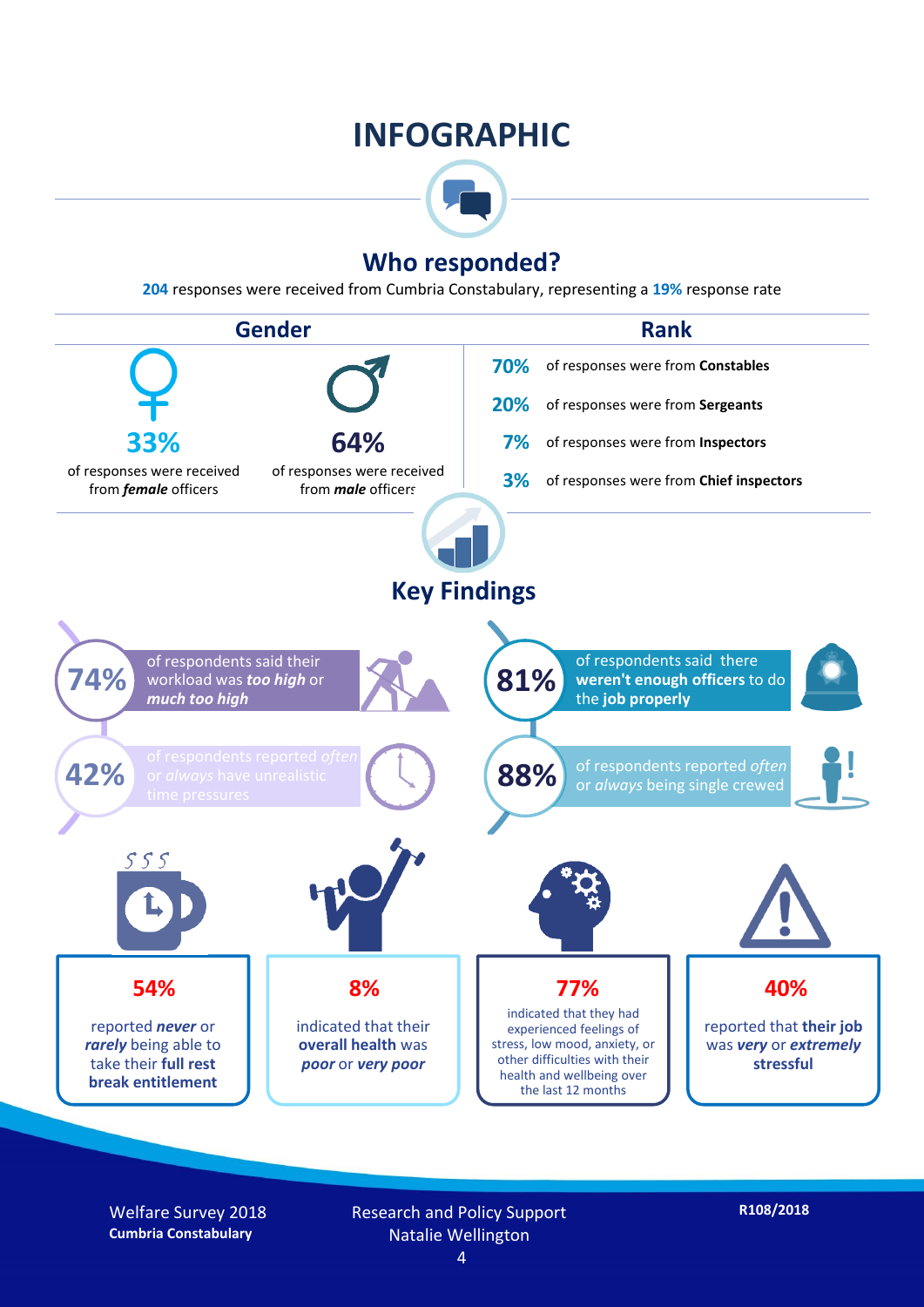## **Executive Summary**

- **204** responses were received from Cumbria Constabulary, representing a response rate of around **19%**.
- The average (mean) rating for overall Job satisfaction for respondents from Cumbria Constabulary was **5/10.**
- Frequent single crewing (often or always) was reported by **88%** of respondents from Cumbria Constabulary.
- **54%** of respondents from Cumbria Constabulary reported *never* or *rarely* being able to take their **full rest break entitlement***; higher than* the proportion in 2016.
- **74%** of respondents from Cumbria Constabulary said their **workload** was *too high* or *much too high; higher than* the proportion in 2016.
- **42%** of respondents from Cumbria Constabulary reported *often* or *always* **having unrealistic time pressures***; higher than* the proportion in 2016.
- **81%** of respondents from Cumbria Constabulary said there **weren't enough officers to do the job properly***; lower than* the proportion in 2016.
- **9%** said that they had **enough time engage in proactive policing** in their team/unit*; the same as* the proportion in 2016.
- **8%** of respondents from Cumbria Constabulary indicated that their **overall health** was *poor* or *very poor.*
- **77%** of respondents from Cumbria Constabulary indicated that they had **experienced feelings of stress, low mood, anxiety, or other difficulties with their health and wellbeing** over the last 12 months.
- **40%** of respondents from Cumbria Constabulary reported that their job was *very* or *extremely* **stressful***; higher than* the proportion in 2016.
- **23%** of Cumbria Constabulary respondents reported that they had suffered **one or more injuries** that required medical attention as a result of **work-related violence** in the last year.
- **18%** of Cumbria Constabulary respondents reported that they had suffered **one or more injuries** that required medical attention as a result of **work-related accidents**  in the last year.
- **35%** of respondents from Cumbria Constabulary felt that someone would be **treated differently (in a negative way)** if they disclosed difficulties with their mental health and wellbeing; *lower than* the proportion in 2016.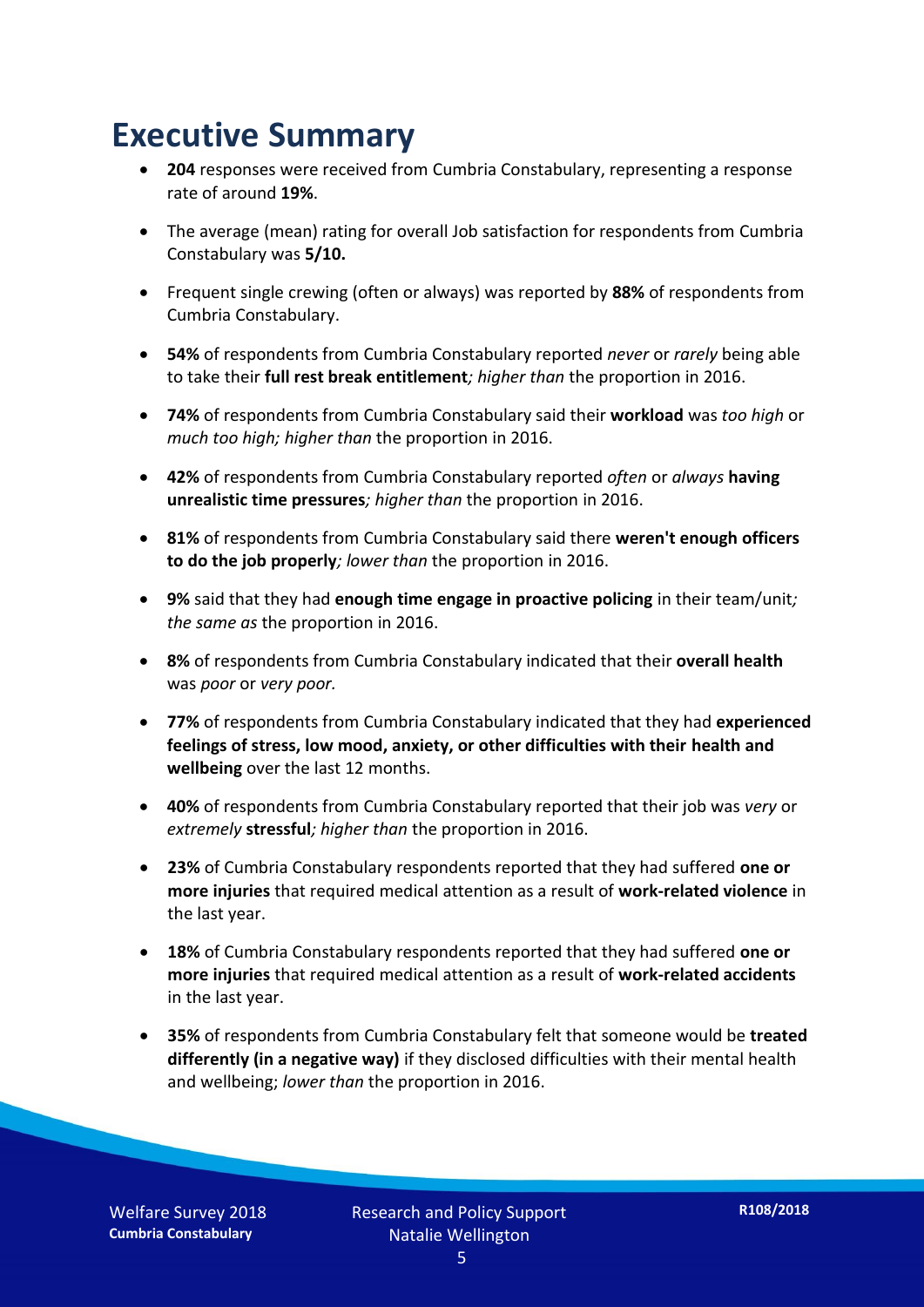## **1. WORKING ARRANGEMENTS**

#### **1.1. OVERALL JOB SATISFACTION**

Respondents were asked to rate their overall job satisfaction between 0 and 10, where 0 was 'not at all satisfied' and 10 was 'completely satisfied.'

The average (mean) rating for overall job satisfaction for respondents from Cumbria Constabulary was 5/10 (range 0-10), with 20% of respondents reporting an overall job satisfaction rating of 2 or less.

This can be compared to the National average of 4/10, and 32% of respondents reported an overall job satisfaction rating of 2 or less.

#### **1.2. SHIFTS**

1% of respondents from Cumbria Constabulary reported that their formal shift duration was more than the 8-10 hours advised by the Health and Safety Executive<sup>iii</sup> and the Police Negotiating Board,<sup>iv</sup> and 0% of respondents indicated a shift length of 12 hours or more.

7% of the national sample indicated that their formal shift duration was more than 8-10 hours, and 5% indicated a shift length of 12 hours or more.

#### **1.3. SINGLE CREWING**

Among respondents from Cumbria Constabulary, for whom this item was applicable, 88% reported being single crewed either *often* or *always* over the previous 12 month period. This can be compared with 75% of respondents from the national sample.

#### **1.4. BREAKS, REST DAYS AND ANNUAL LEAVE**

54% of respondents from Cumbria Constabulary reported *never* or *rarely being* able to take their full rest break entitlement, and 60% reported having had two or more rest days cancelled in the previous 12 month period. In addition, 32% of respondents from Cumbria Constabulary told us that they have not been able to take their full annual leave entitlement in the previous 12 month period.

Historical comparison for items relating to breaks, rest days and annual leave for **Cumbria Constabulary**, are provided in Table 1.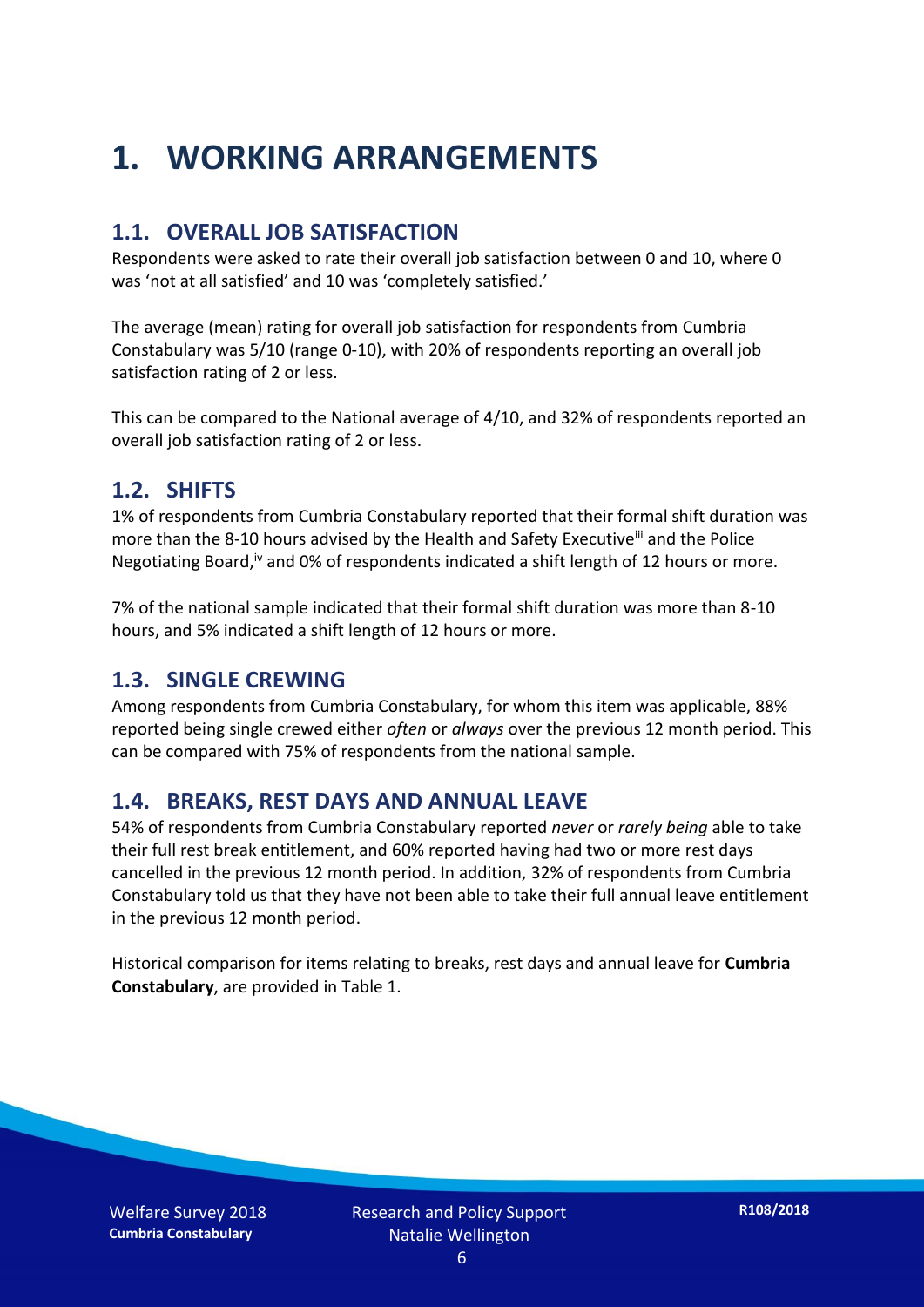| Table 1: Force level figures for breaks, rest days and<br>annual leave     | 2016 | 2018 |
|----------------------------------------------------------------------------|------|------|
| Reported being never or rarely able to take full rest<br>break entitlement | 48%  | 54%  |
| Reported having 2 or more rest days cancelled in the<br>previous 12 months | 75%  | 60%  |
| Reported being unable to take their full annual leave<br>entitlement       | 34%  | 32%  |

Historical comparisons for items relating to breaks, rest days and annual leave for the **police service as a whole**, are provided in the table below.

| Table 2: National figures for breaks, rest days and<br>annual leave        | 2016 | 2018 |
|----------------------------------------------------------------------------|------|------|
| Reported being never or rarely able to take full rest<br>break entitlement | 53%  | 52%  |
| Reported having 2 or more rest days cancelled in the<br>previous 12 months | 76%  | 67%  |
| Reported being unable to take their full annual leave<br>entitlement       | 33%  | 31%  |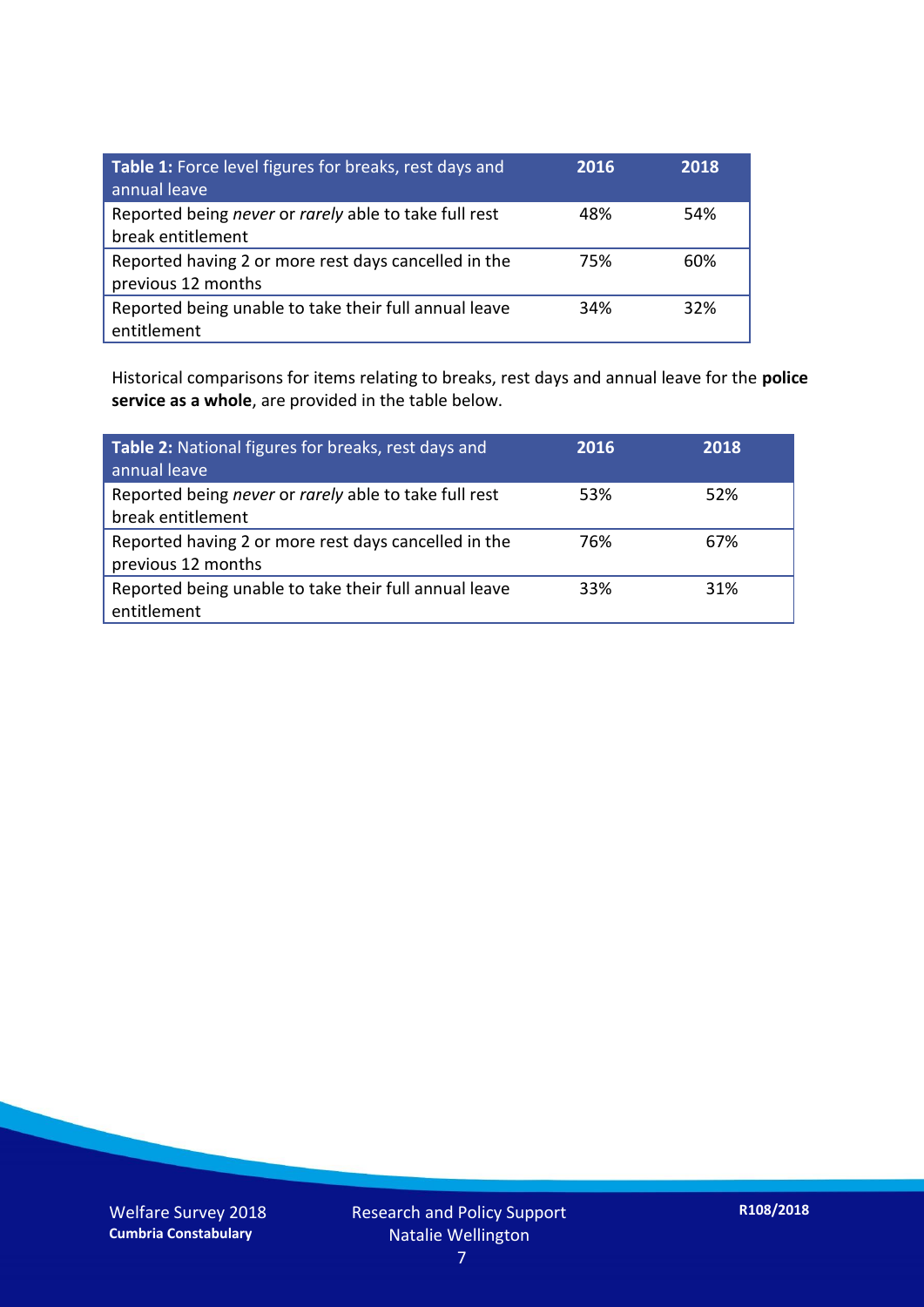## **2. DEMAND**

### **2.1. WORKLOAD**

74% of respondents from Cumbria Constabulary told us that their workload is currently *too high*, or *much too high* – *higher than* the proportion from the national sample (72%) and *higher than* the proportion reported by Cumbria Constabulary in the 2016 Demand, Capacity and Welfare Survey.

### **2.2. HSE MANAGEMENT STANDARDS**

The UK Health and Safety Executive published the Management Standards Indicator Tool (MSIT) to assist organisations in the assessment of workers exposure to dimensions of the psychosocial work environment that, if not properly managed, can lead to harm to health.<sup>v</sup> The 25-item version of the MSIT<sup>vi</sup> contains four items that measure job demands, which were included as part of the Demand, Capacity and Welfare Survey.

40% of respondents from Cumbria Constabulary told us that they *often* or *always* have unachievable deadlines, and 49% that they *often* or *always* have to neglect some tasks because they have too much to do.

Historical comparisons for the MSIT job demand items for **Cumbria Constabulary** are provided in the table below.

| Table 3: Force level figures for HSE MSIT job demands | 2016 | 2018 |
|-------------------------------------------------------|------|------|
| Often or always have unrealistic time pressures       | 39%  | 42%  |
| Often or always pressured to work long hours          | 34%  | 29%  |
| Often or always have to neglect some tasks because    | 49%  | 49%  |
| they have too much to do                              |      |      |
| Often or always have unachievable deadlines           | 35%  | 40%  |

Historical comparison for the MSIT job demand items for the **police service as a whole**, are provided in the table below.

| Table 4: National figures for HSE MSIT job demands | 2016 | 2018 |
|----------------------------------------------------|------|------|
| Often or always have unrealistic time pressures    | 35%  | 40%  |
| Often or always pressured to work long hours       | 26%  | 29%  |
| Often or always have to neglect some tasks because | 43%  | 54%  |
| they have too much to do                           |      |      |
| Often or always have unachievable deadlines        | 29%  | 38%  |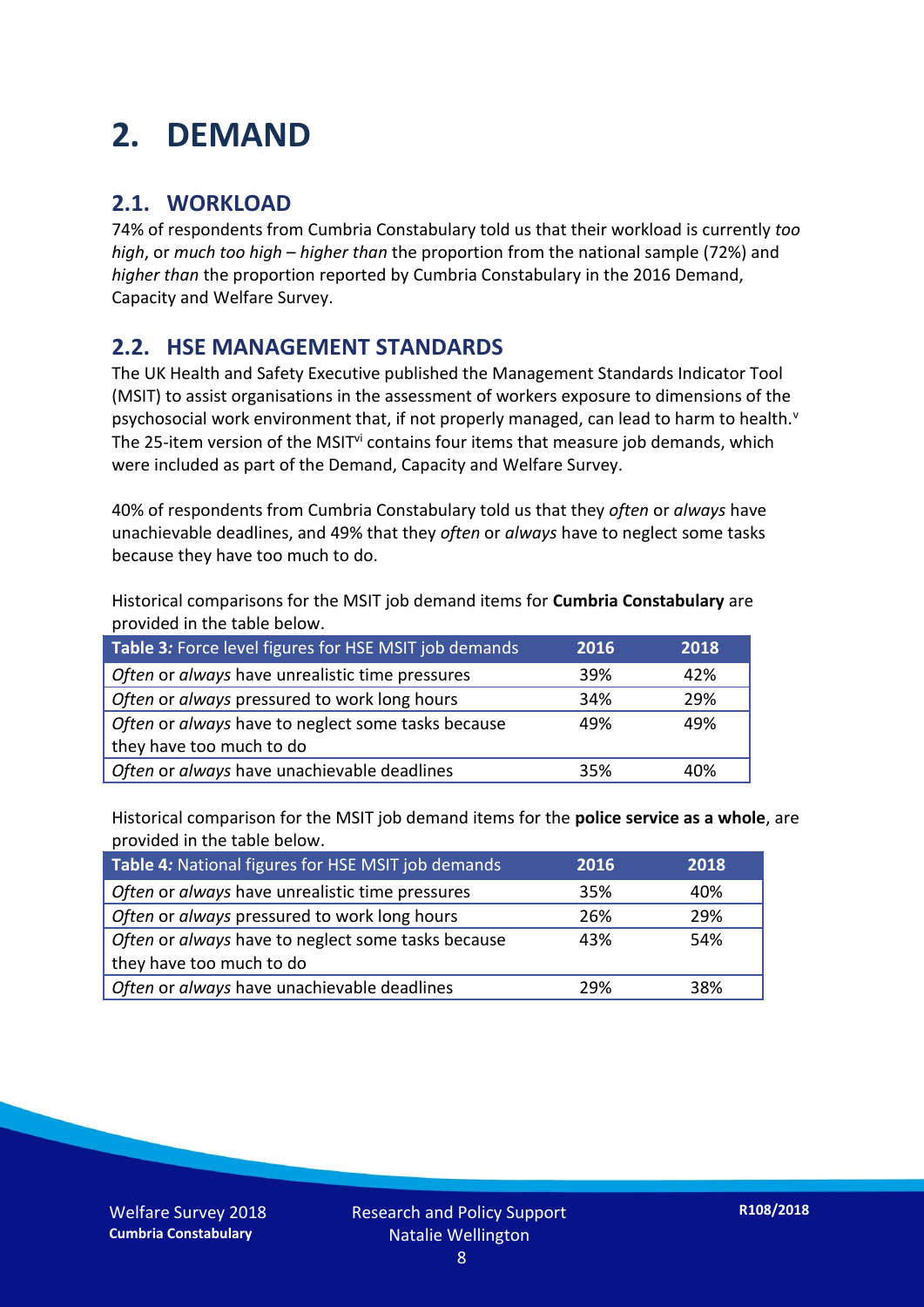### **2.3. AMOUNT AND PACE OF WORK**

74% of respondents from Cumbria Constabulary *disagreed* or *strongly disagreed* that they were able to meet all of the conflicting demands on their time, whilst 9% *agreed* or *strongly agreed* that they had enough time engage in proactive policing in their team/unit. The proportion of officers from Cumbria Constabulary reporting to have enough time to engage in proactive policing is *same as* the proportion in 2016.

Across the police service as a whole, 74% of respondents *disagreed* or *strongly disagreed* that they were able to meet all of the conflicting demands on their time and 90% *disagreed* or *strongly disagreed* that there are enough officers to manage all the demands made on their team/unit.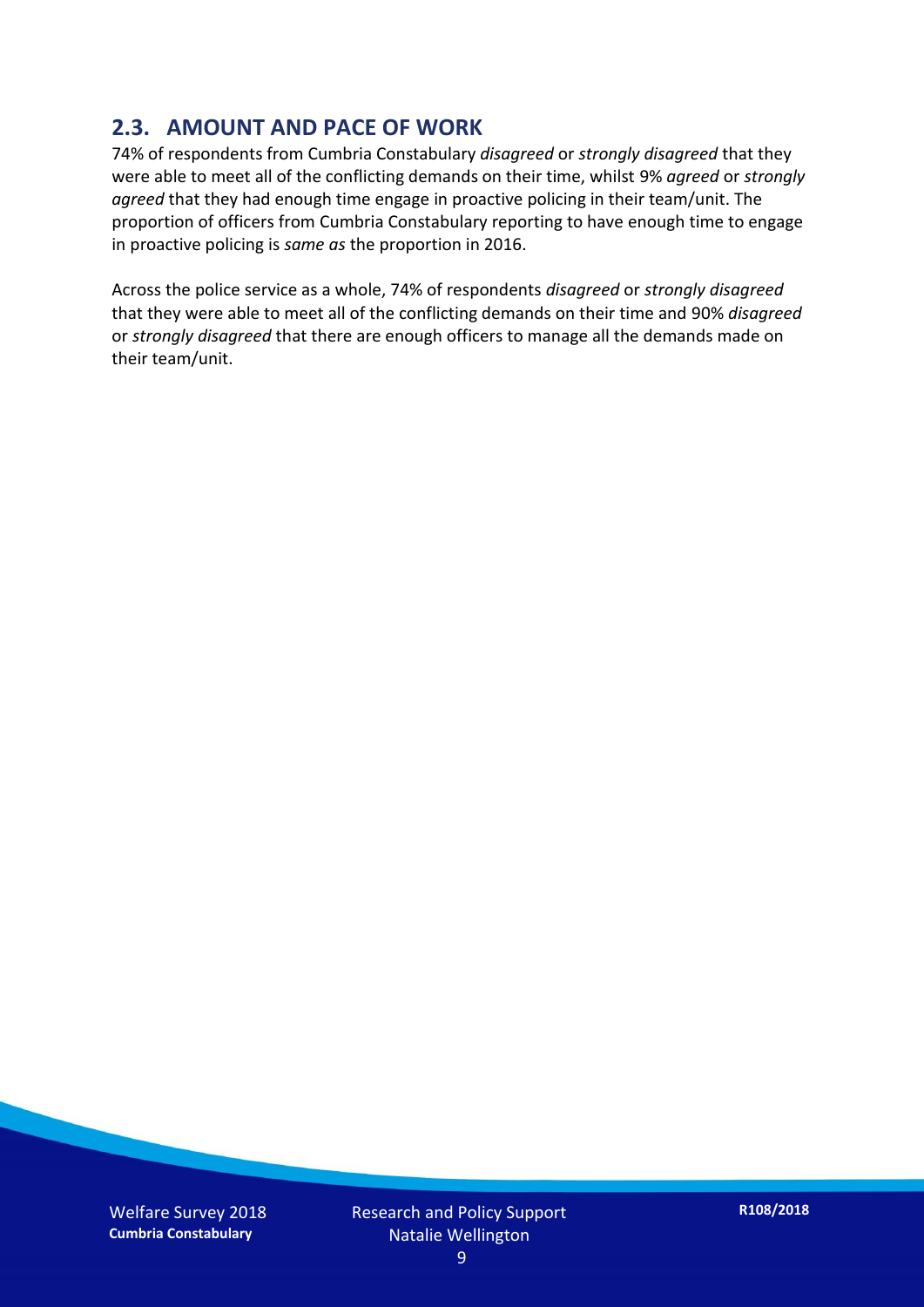## **3. CAPACITY**

### **3.1. MINIMUM OFFICER STAFFING**

71% of respondents from Cumbria Constabulary indicated that their team or unit had a minimum officer staffing level.

Among respondents whose team or unit had a minimum officer staffing level, 16% indicated that this level was *never* or *rarely* achieved. This can be compared to 2016 where 14% of respondents from Cumbria Constabulary indicated that the minimum officer staffing level was *never* or *rarely* achieved.

#### **3.2. OFFICER STAFFING ARRANGEMENTS**

72% of respondents *disagreed* or *strongly disagreed* that the way officer staffing levels are determined in their team/unit seems to be effective; *lower than* the proportion reported in 2016.

Historical comparisons of two key items relating to capacity to deal with demand for **Cumbria Constabulary** are provided in the table below.

| Table 5: Force level figures for key items relating to capacity                                                     |                                                      |      |  |
|---------------------------------------------------------------------------------------------------------------------|------------------------------------------------------|------|--|
| <b>Statements</b>                                                                                                   | % of respondents who<br>disagreed with the statement |      |  |
|                                                                                                                     | 2016                                                 | 2018 |  |
| There are enough officers in my team/unit for me to do<br>my job properly                                           | 83%                                                  | 81%  |  |
| In my experience, we generally have enough officers to<br>manage all the demands being made on us as a<br>team/unit | 91%                                                  | 88%  |  |

Historical comparisons of the same items for the **police service as a whole** are provided in the table below.

| Table 6: National figures for key items relating to capacity                                                        |                                                      |      |  |  |
|---------------------------------------------------------------------------------------------------------------------|------------------------------------------------------|------|--|--|
| <b>Statements</b>                                                                                                   | % of respondents who<br>disagreed with the statement |      |  |  |
|                                                                                                                     | 2016                                                 | 2018 |  |  |
| There are enough officers in my team/unit for me to do<br>my job properly                                           | 78%                                                  | 83%  |  |  |
| In my experience, we generally have enough officers to<br>manage all the demands being made on us as a<br>team/unit | 85%                                                  | 90%  |  |  |

Welfare Survey 2018 **Cumbria Constabulary**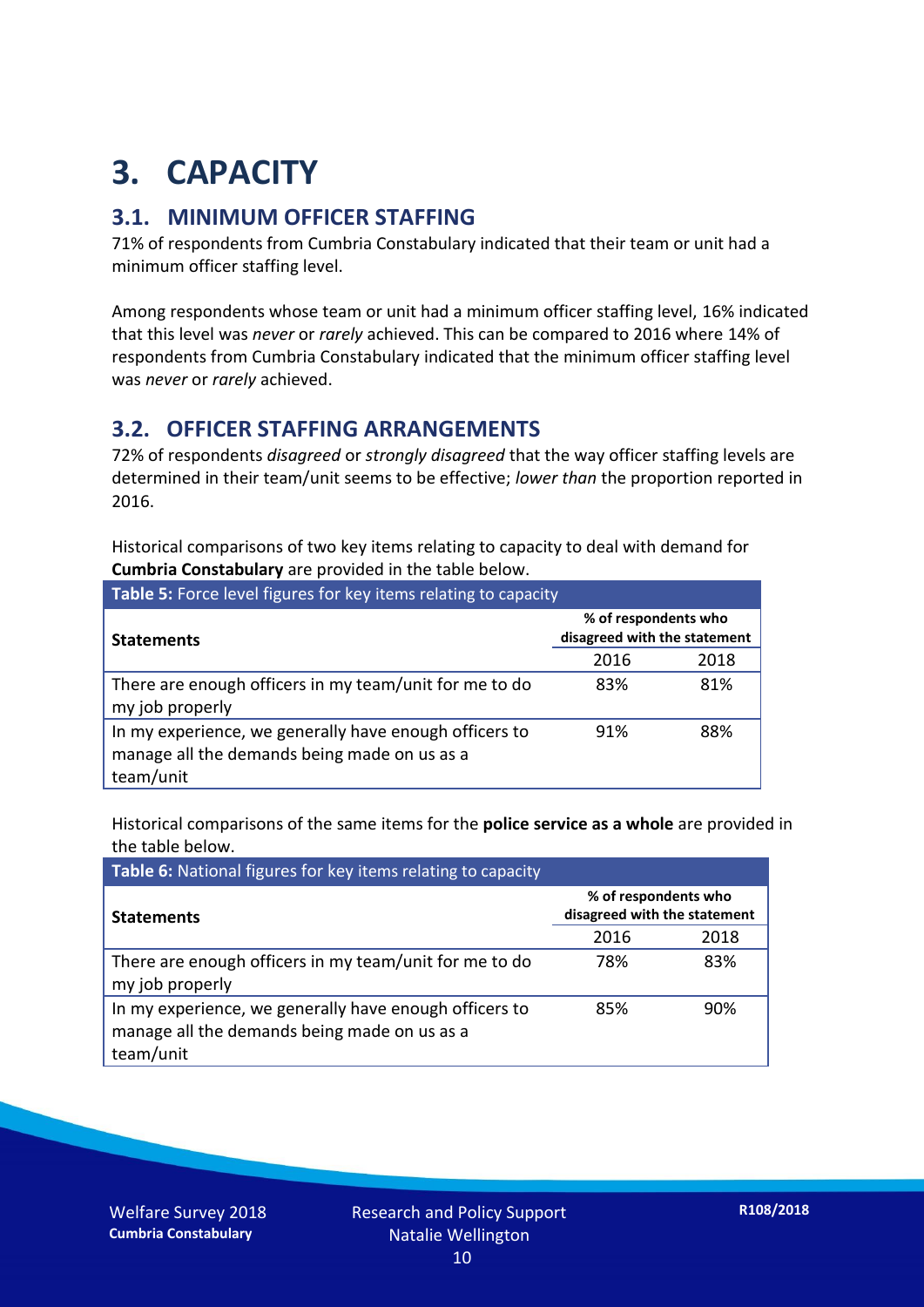## **4. HEALTH AND WELLBEING**

### **4.1. OVERALL LIFE SATISFACTION**

Respondents were asked to rate their overall life satisfaction between 0 and 10, where 0 was 'not at all satisfied' and 10 was 'completely satisfied.'

The average (mean) rating for overall life satisfaction for respondents from Cumbria Constabulary was 6/10 (range 0-10). 12% of respondents reported life satisfaction rating of 2 or less.

These results can be compared to the National average of 6/10, with 15% of respondents reporting an overall life satisfaction rating of 2 or less.

### **4.2. OVERALL PHYSICAL HEALTH**

Participants were asked to rate their overal health on a scale from *very good* to *very poor*. An historical comparison for both national and local figures for this item are below.

| Table 7: Self-rated overall physical health |                       | 2016 | 2018 |
|---------------------------------------------|-----------------------|------|------|
| <b>Force level figures</b>                  | Very poor             | 0%   | 1%   |
|                                             | Poor                  | 14%  | 6%   |
|                                             | Neither good nor poor | 24%  | 11%  |
|                                             | Good                  | 51%  | 59%  |
|                                             | Very good             | 11%  | 22%  |
| <b>National figures</b>                     | Very poor             | 1%   | 1%   |
|                                             | Poor                  | 11%  | 6%   |
|                                             | Neither good nor poor | 23%  | 17%  |
|                                             | Good                  | 53%  | 54%  |
|                                             | Very good             | 13%  | 23%  |

### **4.3. SINGLE ITEM INDICATOR OF STRESS**

Work related stress was measured using a single-item measure. 40% of respondents from Cumbria Constabulary presented with a non-diagnostic case of work-related stress.<sup>vii</sup>

This is *higher than* the proportion reported in the 2016 iteration of this survey and *lower than* the proportion reported in this year's national results.

Stress outside of work was assessed using an adaptation of the work-related stress measure. 9% of respondents from Cumbria Constabulary presented with a non-diagnostic case of stress outside of work.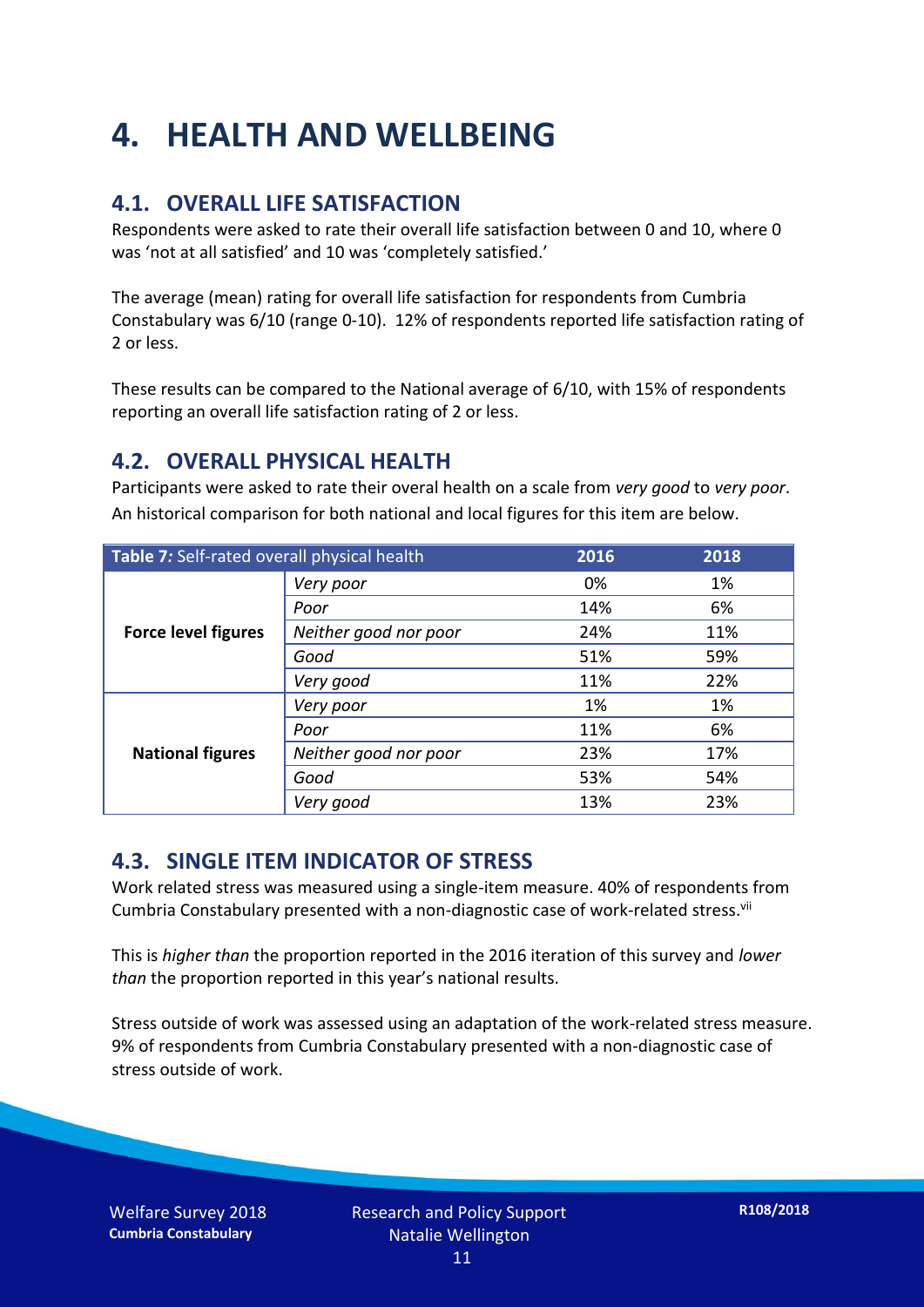### **4.4. SINGLE ITEM INDICATOR FOR MENTAL HEALTH**

A top-level broad overview of mental wellbeing was established using an item that asked respondents to indicate whether they had experienced feelings of stress, low mood, anxiety, or other difficulties with their health and wellbeing over the last 12 months.

77% of respondents from Cumbria Constabulary indicated that they had experienced feelings of stress, low mood, anxiety, or other difficulties with their health and wellbeing over the last 12 months; with 94% also indicating that these feelings were caused, or made worse by work.

### **4.5. MENTAL WELLBEING**

Mental wellbeing can be broadly conceptualized as having two dimensions. The first concerns positive affect (i.e. pleasurable aspects of wellbeing such as feelings of optimism, cheerfulness, and relaxation). The second concerns psychological functioning (i.e. such as clear thinking, self-acceptance, personal development, competence, and autonomy).

To investigate mental wellbeing in more detail the two-dimensional structure of mental wellbeing described above was assessed using the short Warwick-Edinburgh Mental Wellbeing Scale (SWEMWBS). viii The scale asks individuals to rate their experience during the last two weeks for seven positively framed statements.

SWEMWBS findings for **Cumbria Constabulary** are presented in the table below alongside those for national sample for 2016 and 2018.

**Table 8**: % of respondents that reported experiencing the following positive aspects of wellbeing *rarely* or *none of the time* over the previous 2 weeks

|                                               | <b>National figures</b> |      | <b>Force level figures</b> |      |
|-----------------------------------------------|-------------------------|------|----------------------------|------|
| <b>SWEMWBS item</b>                           | 2016                    | 2018 | 2016                       | 2018 |
| I've been feeling optimistic about the future | 62%                     | 36%  | 57%                        | 30%  |
| I've been feeling useful                      | 28%                     | 25%  | 23%                        | 19%  |
| I've been feeling relaxed                     | 60%                     | 48%  | 58%                        | 43%  |
| I've been dealing with problems well          | 20%                     | 19%  | 14%                        | 16%  |
| I've been thinking clearly                    | 16%                     | 16%  | 14%                        | 13%  |
| I've been feeling close to other people       | 34%                     | 28%  | 30%                        | 26%  |
| I've been able to make up my own mind         | 13%                     | 10%  | 11%                        | 9%   |
| about things                                  |                         |      |                            |      |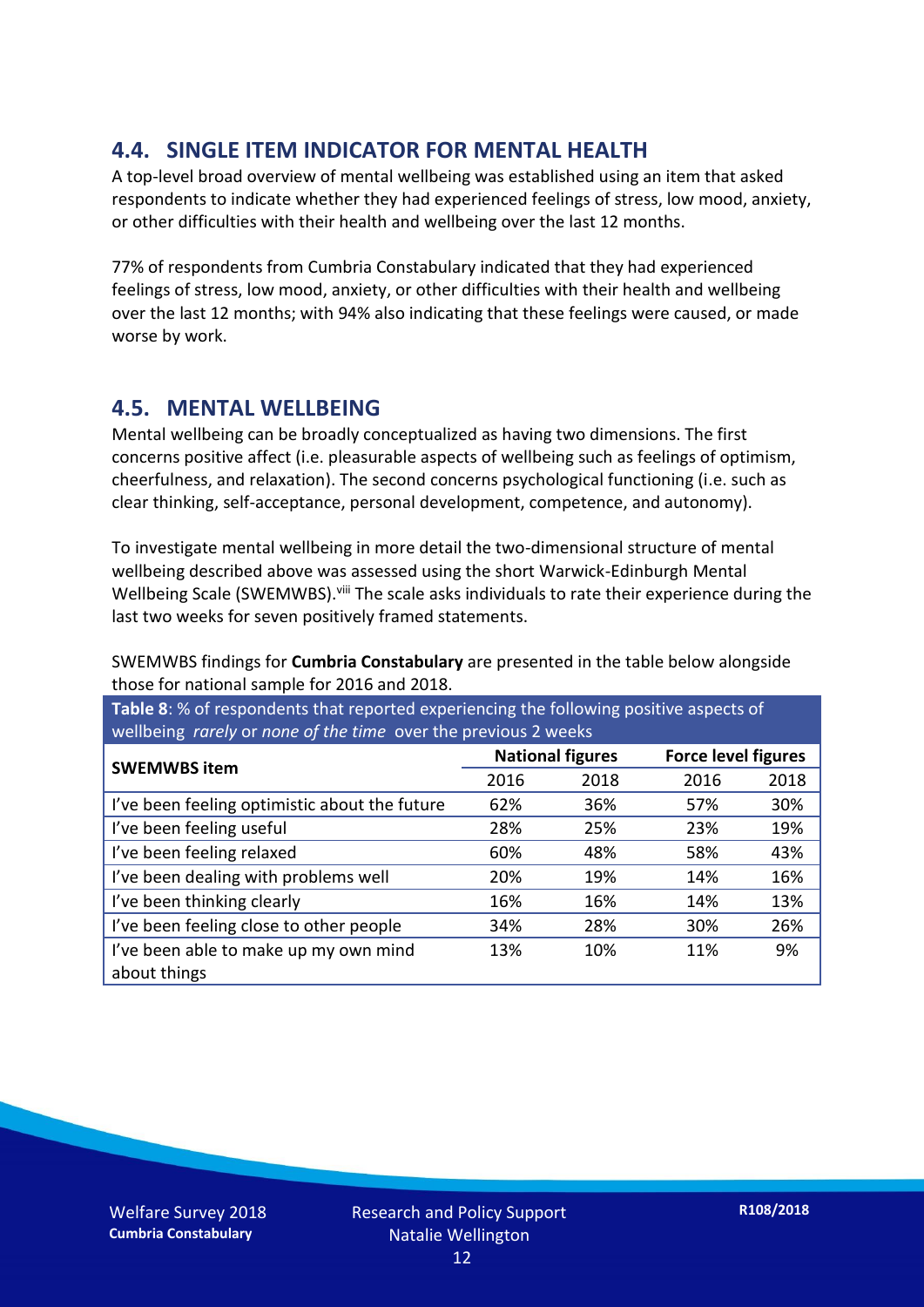#### **4.6. HELP SEEKING**

A question was applied to identify those who had ever **sought help** for feelings of stress, low mood, anxiety, or any other difficulties with mental health and wellbeing. Examples of sources of help were provided including GP, occupational health department, psychologist, therapist, and counsellor.

39% of responses from Cumbria Constabulary had previously sought help for feelings of stress, low mood, anxiety or other difficulties with their mental health and wellbeing, 50% of which had done so within the last 12 months.

Welfare Survey 2018 **Cumbria Constabulary**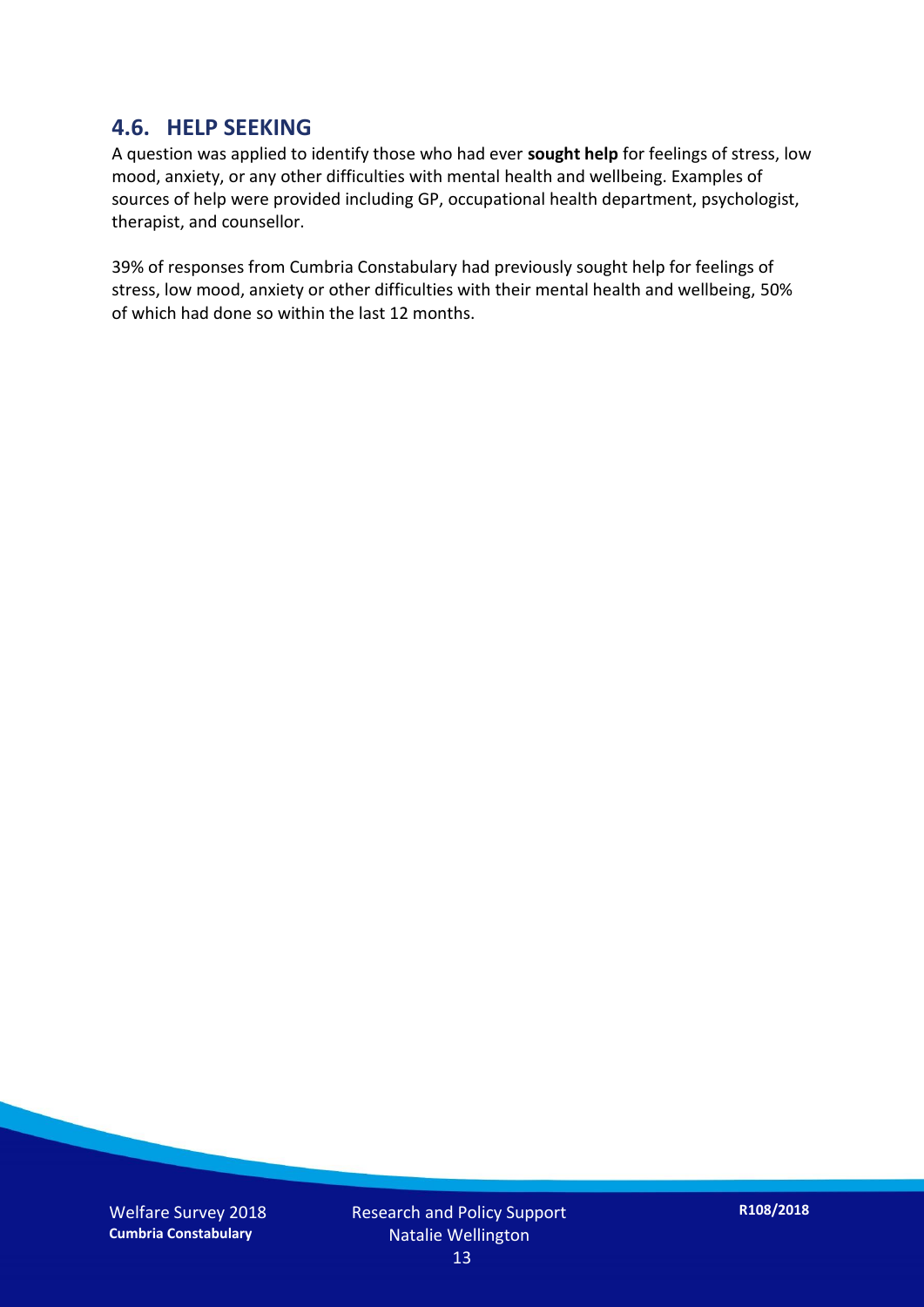## **5. ABSENCE BEHAVIOUR**

### **5.1. ABSENCE**

49% of respondents from Cumbria Constabulary reported one or more days of sickness absence and 35% of respondents indicated that at least one day of their sickness absence was attributable to stress, depression, or anxiety.

The national proportion of respondents who had taken one or more days of sickness absence was 56% and 32% of respondents indicated that at least one day of their sickness absence was attributable to stress, depression, or anxiety.

### **5.2. PRESENTEEISM AND LEAVEISM**

Presenteeism is the act of attending work while ill. This has been shown to be associated with subsequent health decline, particularly in relation to burnout,  $\alpha$  and can to lead to elevated absenteeism.<sup>x</sup> Moreover, evidence suggests that presenteeism can compound the effects of the initial illness and negatively influence job satisfaction, resulting in negative job attitudes and withdrawal from work.<sup>xi</sup>

Leaveism is a recently coined term to describe hidden sickness absence and work undertaken during rest periods, including using allocated time off such as annual leave entitlements to take time off when they are in fact unwell.

Findings for Cumbria Constabulary are presented in the graph below.





Welfare Survey 2018 **Cumbria Constabulary**

Research and Policy Support Natalie Wellington 14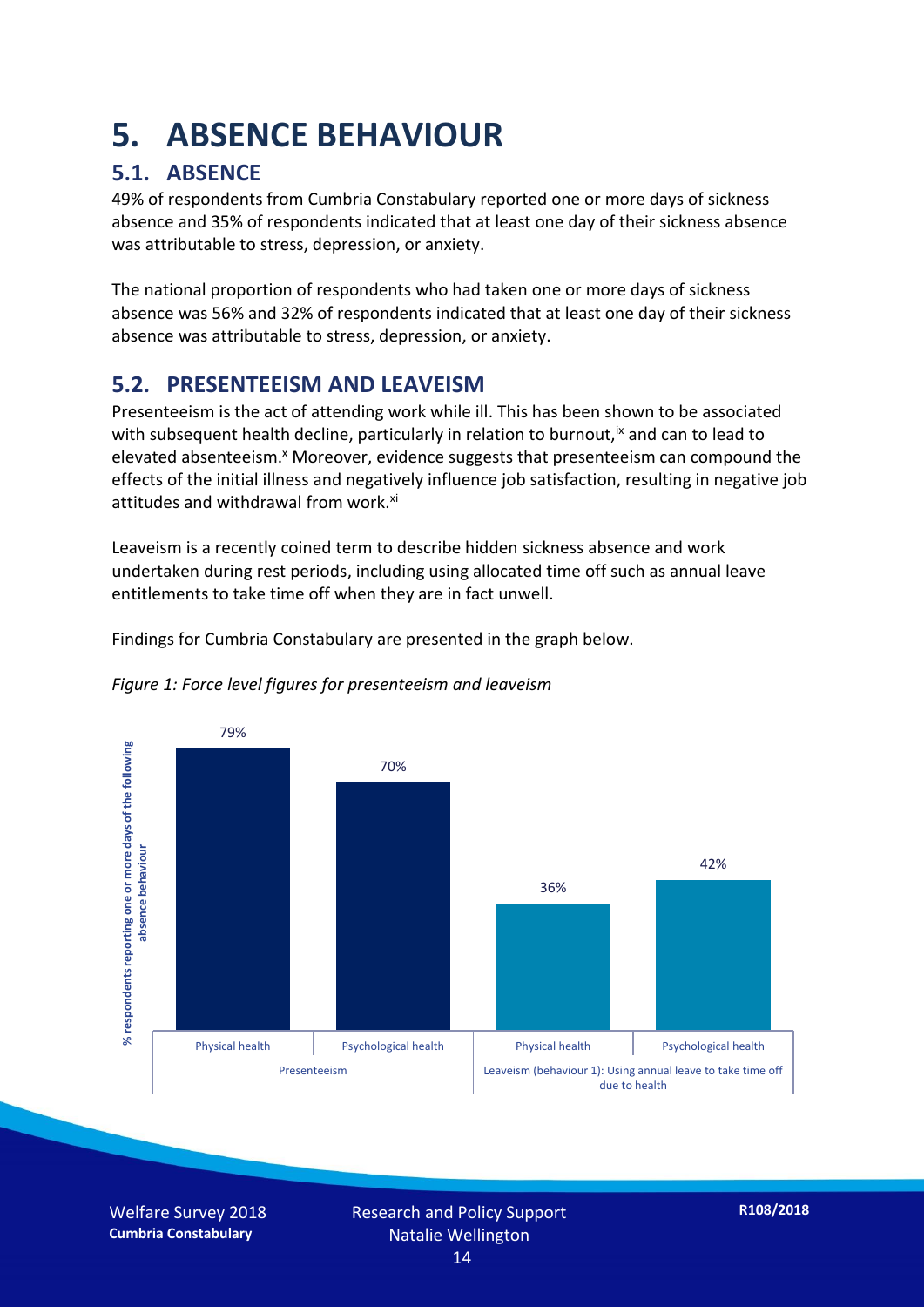## **6. Violence and physical injuries**

### **6.1. VIOLENCE**

Verbal and physical violence was assessed using four questions regarding how often officers received verbal insults, verbal threats, unarmed physical attacks, and attacks with a weapon from members of the public over the previous 12 months. Findings are presented in the table below.

**Table 9:** Force level figures for frequency of verbal and physical violence from members of the public

| <b>Type of violent victimisation</b>               | % of respondents indicating frequency<br>of experience as at least once a week |      |  |
|----------------------------------------------------|--------------------------------------------------------------------------------|------|--|
|                                                    | 2016                                                                           | 2018 |  |
| Verbal insults (e.g., swearing, shouting, abuse)   | 48%                                                                            | 35%  |  |
| Verbal threats (e.g., threat of hitting, threat of | 22%                                                                            | 21%  |  |
| kicking)                                           |                                                                                |      |  |
| *Spitting assaults (i.e. being deliberately spat   |                                                                                | 3%   |  |
| upon)                                              |                                                                                |      |  |
| Unarmed physical attacks (e.g., struggling to      | 16%                                                                            | 15%  |  |
| get free, wrestling, hitting, kicking)             |                                                                                |      |  |
| Use of a deadly weapon (e.g., stick, bottle, axe,  | 2%                                                                             | 1%   |  |
| firearm)                                           |                                                                                |      |  |

\*Spitting assaults data was only available from 2018.

#### **6.2. INJURIES**

23% of Cumbria Constabulary respondents reported that they had suffered one or more injuries that required medical attention as a result of work-related **violence** in the last year – losing more than 172 days in sickness absence.

This is *higher than* the proportion reporting one or more injuries as a result of work-related **violence** than reported in the 2016 iteration of this survey and *higher than* the proportion compared to this year's national results.

18% of Cumbria Constabulary respondents also reported that they had suffered one or more injuries that required medical attention as a result of work-related **accidents** in the last year – losing more than 149 days in sickness absence.

This is *lower than* the proportion reporting one or more injuries as a result of work-related **accidents** in the 2016 iteration of this survey and *higher than* the proportion compared to this year's national results.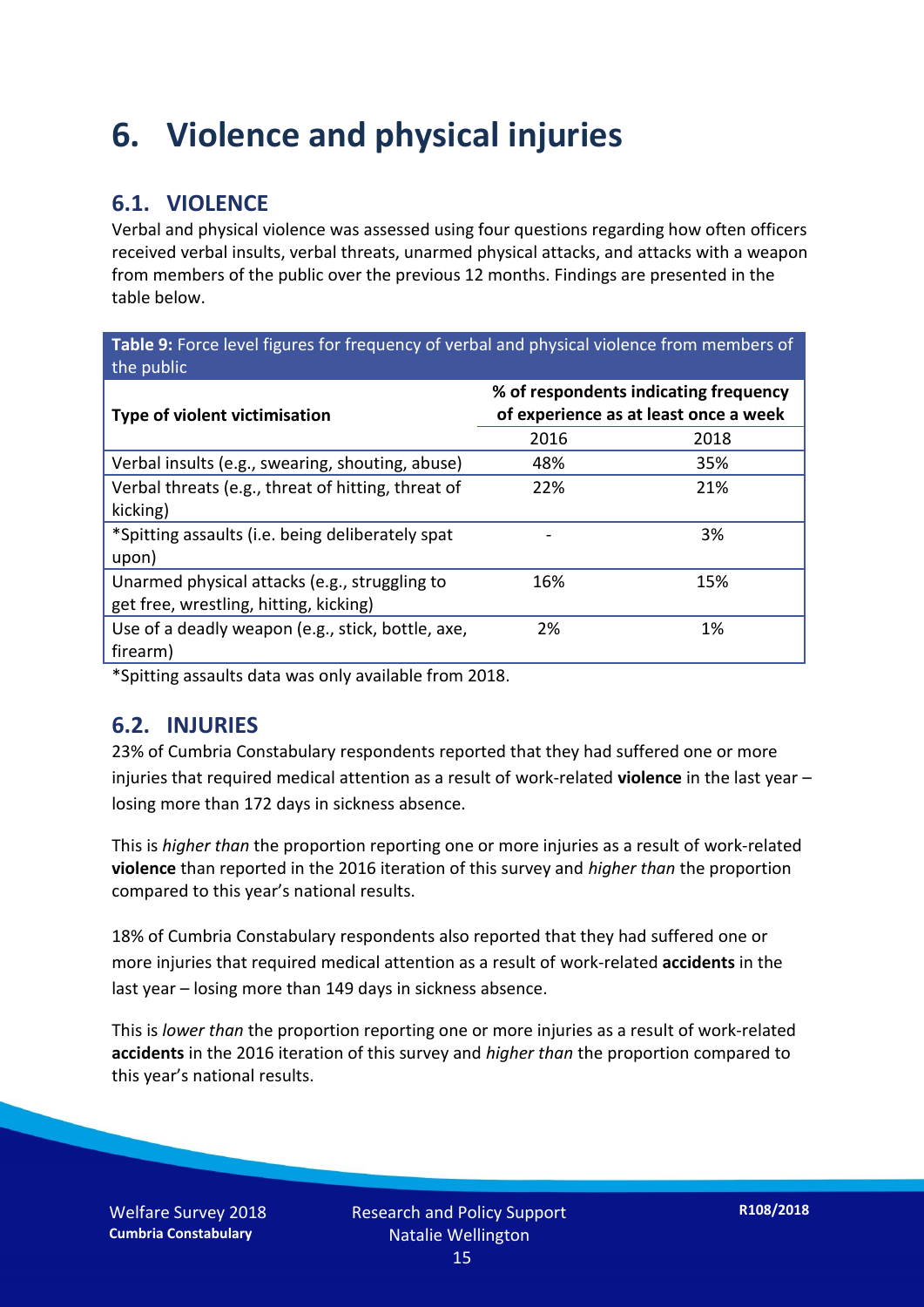## **7. ORGANISATIONAL SUPPORT: MENTAL HEALTH & WELLBEING**

Participants who indicated that they had sought help for difficulties with mental health and wellbeing were presented with additional questions concerning disclosure to a line manager.

#### **7.1. DISCLOSURE**

70% of respondents from Cumbria Constabulary, for whom it was applicable, reported that they had disclosed seeking mental health and wellbeing support to their line managers. This can be compared with 53% from the same survey in 2016.

#### **7.2. REASONS FOR NON-DISCLOSURE**

Respondents who did not disclose to their line managers that they had sought mental health and wellbeing support, were asked to indicate why. Findings are presented in the table below.

| Table 10: Reasons for non-disclosure                        |                     |                 |
|-------------------------------------------------------------|---------------------|-----------------|
|                                                             | % of total mentions |                 |
| Item                                                        | Force level         | <b>National</b> |
|                                                             | figures             | figures         |
| I was worried that my other colleagues would find out       | 9%                  | 10%             |
| I thought it would negatively affect my opportunities for   | 16%                 | 11%             |
| promotion and/or specialising                               |                     |                 |
| It wasn't affecting my work                                 | 5%                  | 7%              |
| I didn't want to be treated differently (in a negative way) | 16%                 | 13%             |
| I felt it was a personal matter                             | 23%                 | 20%             |
| I have had negative experiences of disclosing in the past   | 9%                  | 6%              |
| I thought it would have a negative impact on my career      | 9%                  | 10%             |
| There is a negative attitude in the police service towards  | 0%                  | 12%             |
| people who experience difficulties with their mental health |                     |                 |
| and wellbeing                                               |                     |                 |
| I did not think my line manager would treat me with         | 7%                  | 7%              |
| empathy                                                     |                     |                 |
| For reasons other than those listed above                   | 7%                  | 4%              |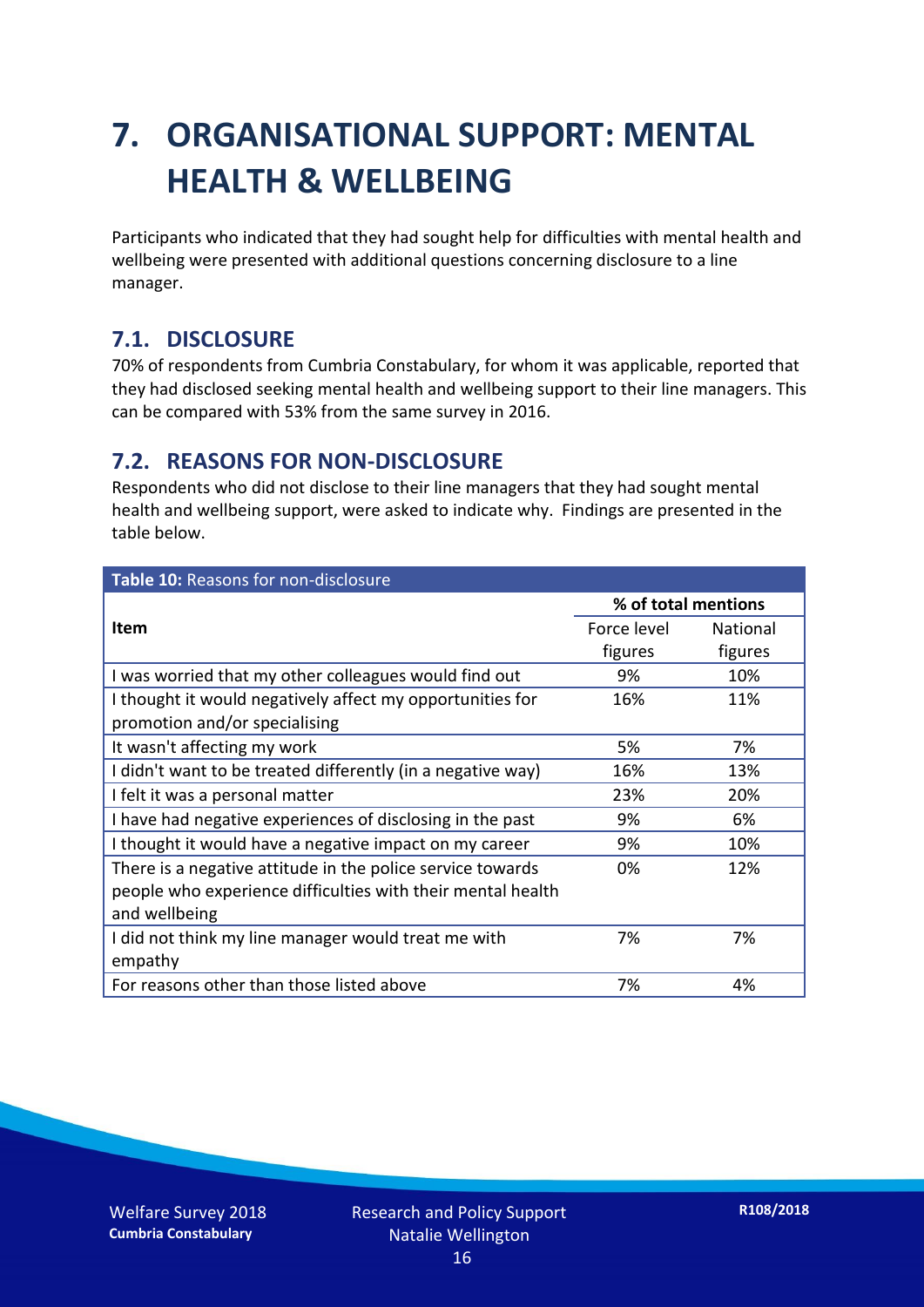### **7.3. ATTITUDES TO MENTAL HEALTH AND WELLBEING**

All respondents were asked about the attitude of the police service towards mental health and wellbeing.

Respondents were provided with a list of statements, and asked to indicate the extent to which they agreed or disagreed with the statement.

The table below shows the percentage of respondents who agreed with three key statements about the police services attitudes towards mental health and wellbeing for both Cumbria Constabulary, and the police service as a whole.

| Table 11: Attitudes to mental health and wellbeing |                                                    |                  |  |
|----------------------------------------------------|----------------------------------------------------|------------------|--|
| <b>Statements</b>                                  | % of respondents that agreed with<br>the statement |                  |  |
|                                                    | Force level figures                                | National figures |  |
| The police service encourages staff to talk openly | 47%                                                | 45%              |  |
| about mental health and wellbeing                  |                                                    |                  |  |
| Someone would be treated differently (in a         | 35%                                                | 37%              |  |
| negative way) if they disclosed difficulties with  |                                                    |                  |  |
| their mental health and wellbeing                  |                                                    |                  |  |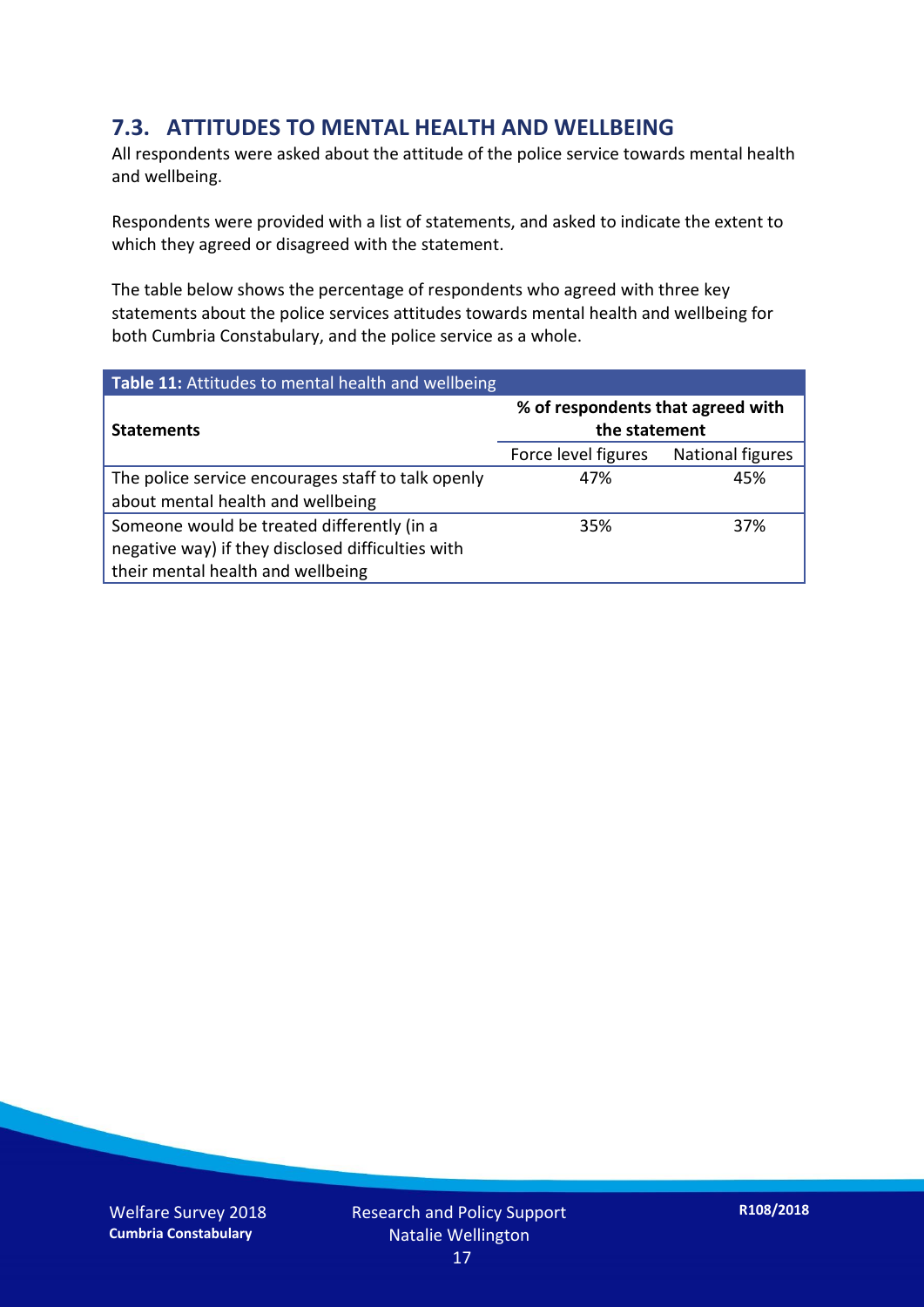## **8. Notes for JBBs**

Additional findings from the 2018 Demand, Capacity and Welfare survey are available on request from the Research and Policy department. Additional topics include, but are not limited to:

- Morale,
- Fatigue and sleep,
- Managerial mental health and wellbeing support,
- Organisational change, and
- Organisational justice.

The findings of the survey can also be broken down in more detail in terms of different demographic groups, such as rank, role or length of service. However please be aware that we can only go into a certain level of detail with this demographic data in order to preserve respondents' confidentiality.

JBBs wishing to obtain further information can contact [ResearchandDataCollection@polfed.org](mailto:ResearchandDataCollection@polfed.org) to discuss their requirements.

The Research and Policy Department only has one member of staff responsible for these data requests; please bear this in mind in terms of turnaround times and the amount of data you request when contacting the team.

All other interested parties should speak to their local JBB in the first instance.